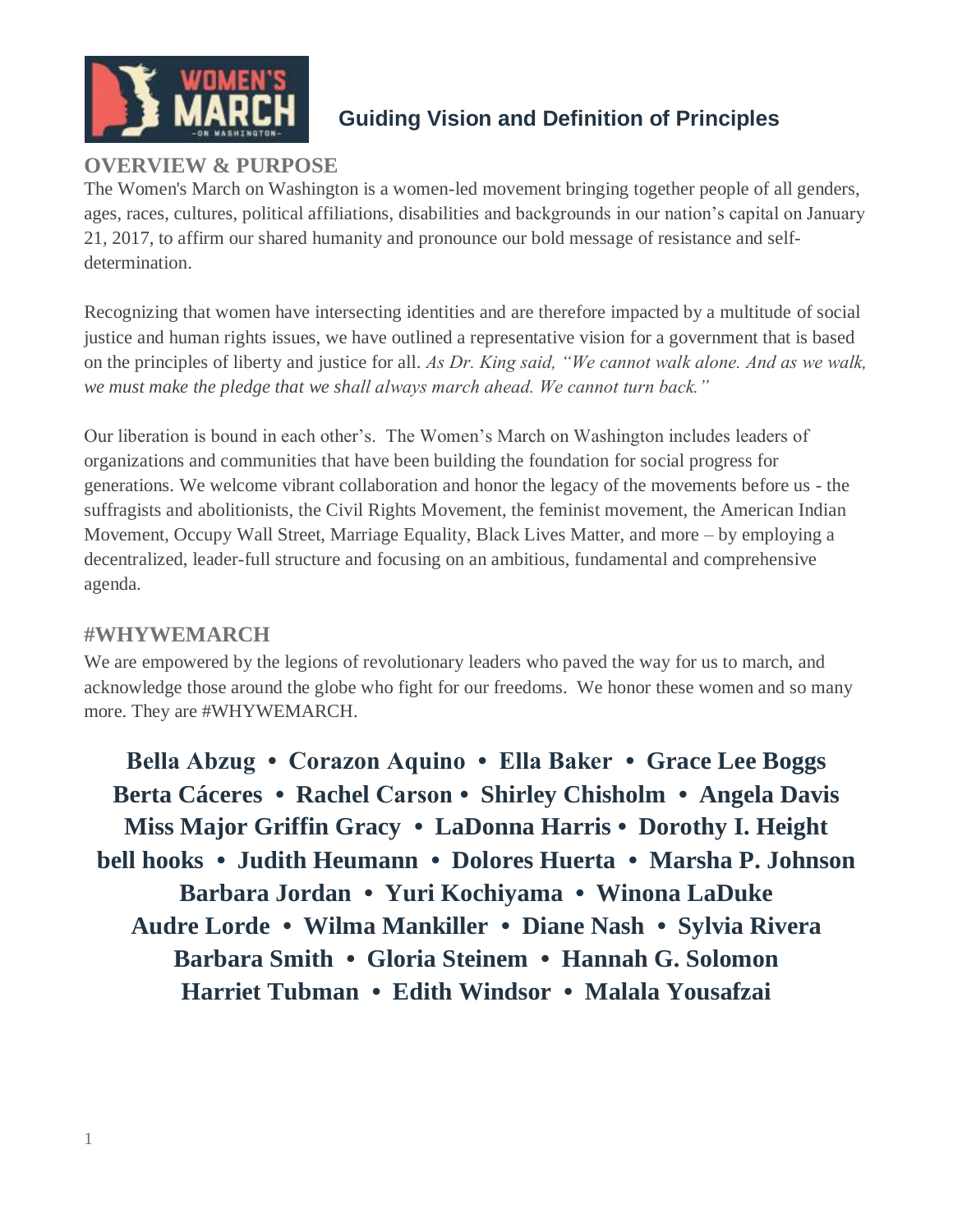

### **VALUES & PRINCIPLES**

We believe that Women's Rights are Human Rights and Human Rights are Women's Rights. This is the basic and original tenet for which we unite to March on Washington.

We believe Gender Justice is Racial Justice is Economic Justice. We must create a society in which all women—including Black women, Indigenous women, poor women, immigrant women, disabled women, Muslim women, lesbian, queer and trans women—are free and able to care for and nurture themselves and their families, however they are formed, in safe and healthy environments free from structural impediments.

● Women have the right to live full and healthy lives, free of all forms of violence against our bodies. One in three women have been victims of some form of physical violence by an intimate partner within their lifetime; and one in five women have been raped. Further, each year, thousands of women and girls, particularly Black, Indigenous and transgender women and girls, are kidnapped, trafficked, or murdered. We honor the lives of those women who were taken before their time and we affirm that we work for a day when all forms of violence against women are eliminated.

We believe in accountability and justice for police brutality and ending racial profiling and targeting of communities of color and Indigenous peoples. Women of color and Indigenous women are killed in police custody at greater rates, and are more likely to be sexually assaulted by police, and women with disabilities are disproportionately likely to experience use of force at the hands of police, and sexual assault in general. We also call for an immediate end to arming police with the military grade weapons and military tactics that are wreaking havoc on communities of color and sovereign tribal lands. No woman or mother should have to fear that her loved ones will be harmed at the hands of those sworn to protect.

● We believe it is our moral imperative to dismantle the gender and racial inequities within the criminal justice system. The rate of imprisonment has grown faster for women than men, increasing by 700% since 1980, and the majority of women in prison have a child under the age of 18. Incarcerated women also face a high rate of violence and sexual assault. We are committed to ensuring access to gender-responsive programming and dedicated healthcare including substance abuse treatment, mental and maternal health services for women in prison. We believe in the promise of restorative justice and alternatives to incarceration. We are also committed to disrupting the school-to-prison pipeline that prioritizes incarceration over education by systematically funneling our children—particularly children of color, queer and trans youth, foster care children, and girls—into the justice system.

We believe in Reproductive Freedom. We do not accept any federal, state or local rollbacks, cuts or restrictions on our ability to access quality reproductive healthcare services, birth control, HIV/AIDS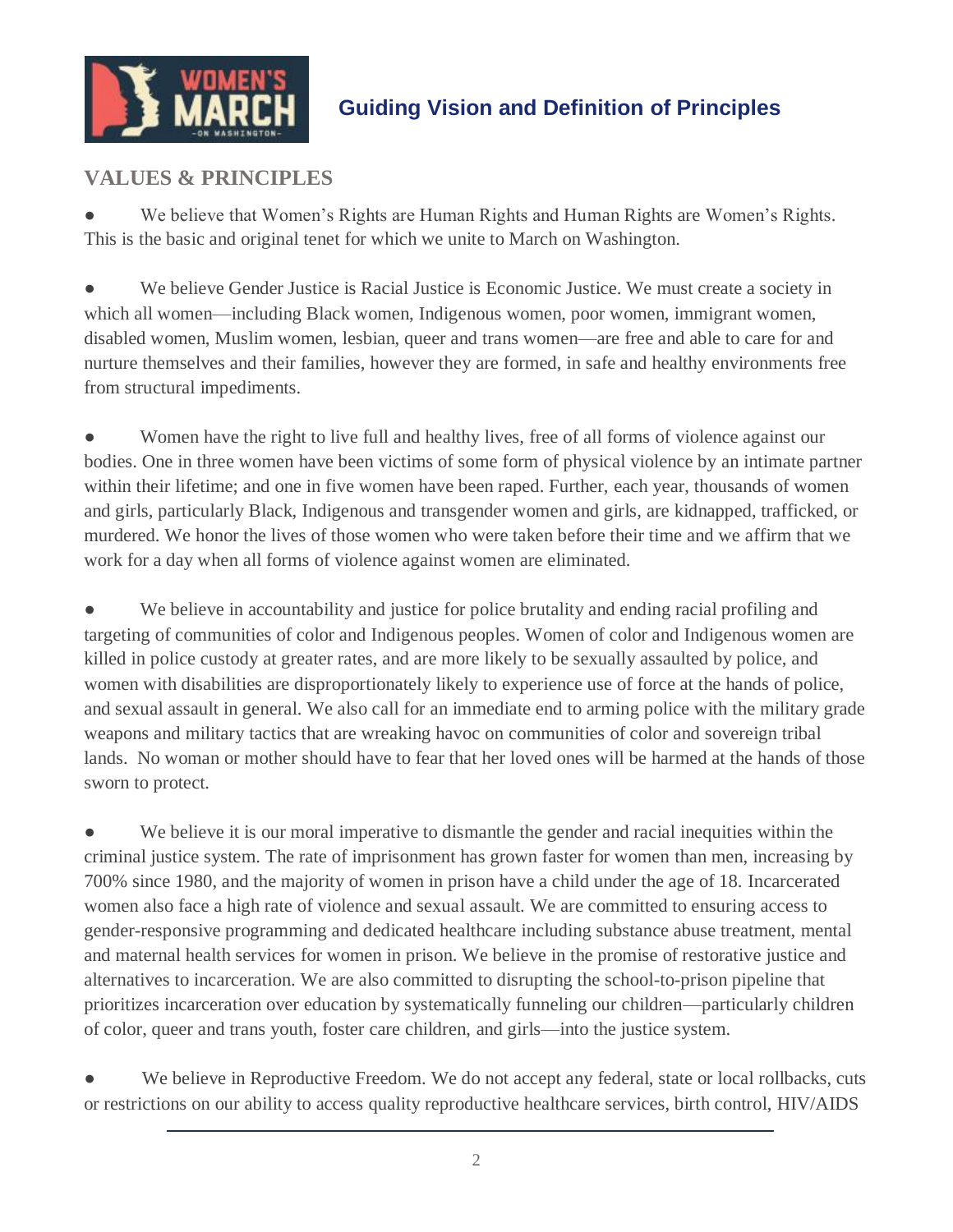

care and prevention, or medically accurate sexuality education. This means open access to safe, legal, affordable abortion and birth control for all people, regardless of income, location or education. We understand that we can only have reproductive justice when reproductive health care is accessible to all people regardless of income, location or education.

We believe in Gender Justice. We must have the power to control our bodies and be free from gender norms, expectations and stereotypes. We must free ourselves and our society from the institution of awarding power, agency and resources disproportionately to masculinity to the exclusion of others.

We firmly declare that LGBTQIA Rights are Human Rights and that it is our obligation to uplift, expand and protect the rights of our gay, lesbian, bi, queer, trans, two-spirit or gender non-conforming brothers, sisters and siblings. This includes access to non-judgmental, comprehensive healthcare with no exceptions or limitations; access to name and gender changes on identity documents; full antidiscrimination protections; access to education, employment, housing and benefits; and an end to police and state violence.

● We believe in an economy powered by transparency, accountability, security and equity. We believe that creating workforce opportunities that reduce discrimination against women and mothers allow economies to thrive. Nations and industries that support and invest in caregiving and basic workplace protections—including benefits like paid family leave, access to affordable childcare, sick days, healthcare, fair pay, vacation time, and healthy work environments—have shown growth and increased capacity.

We believe in equal pay for equal work and the right of all women to be paid equitably. We must end the pay and hiring discrimination that women, particularly mothers, women of color, Indigenous women, lesbian, queer and trans women still face each day in our nation, as well as discrimination again workers with disabilities, who can currently legally be paid less than federal minimum wage. Many mothers have always worked and in our modern labor force; and women are now 50% of all family breadwinners. We stand for the 82% of women who become moms, particularly moms of color, being paid, judged, and treated fairly. Equal pay for equal work will lift families out of poverty and boost our nation's economy.

We recognize that women of color and Indigenous women carry the heaviest burden in the global and domestic economic landscape, particularly in the care economy. We further affirm that all care work--caring for the elderly, caring for the chronically ill, caring for children and supporting independence for people with disabilities--is work, and that the burden of care falls disproportionately on the shoulders of women, particularly women of color. We stand for the rights, dignity, and fair treatment of all unpaid and paid caregivers. We must repair and replace the systemic disparities that permeate caregiving at every level of society.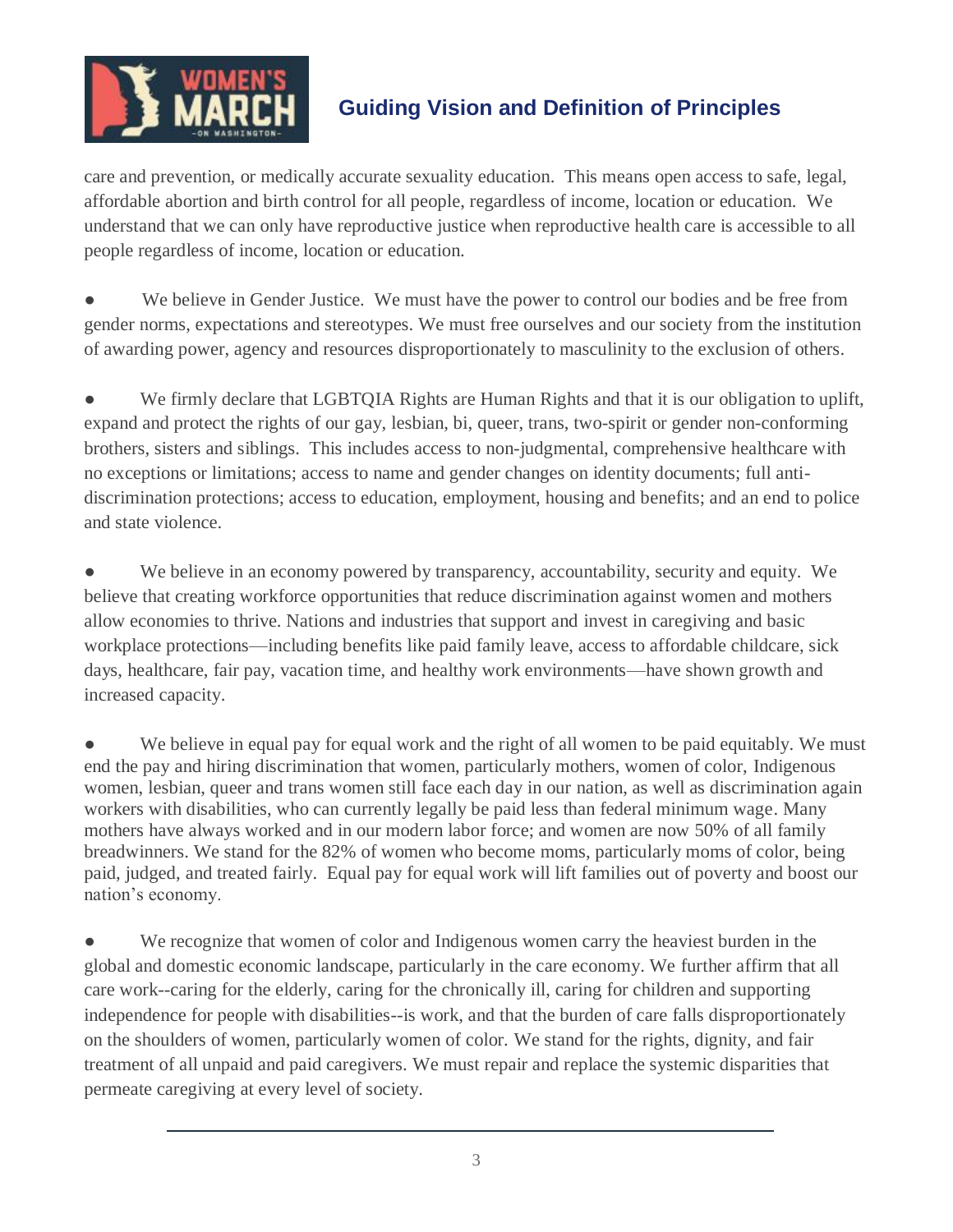

We believe that all workers – including domestic and farm workers - must have the right to organize and fight for a living minimum wage, and that unions and other labor associations are critical to a healthy and thriving economy for all. Undocumented and migrant workers must be included in our labor protections, and we stand in full solidarity with the sex workers' rights movement. We recognize that exploitation for sex and labor in all forms is a violation of human rights.

We believe Civil Rights are our birthright. Our Constitutional government establishes a framework to provide and expand rights and freedoms–not restrict them. To this end, we must protect and restore all the Constitutionally-mandated rights to all our citizens, including voting rights, freedom to worship without fear of intimidation or harassment, freedom of speech, and protections for all citizens regardless of race, gender, age or disability. We honor and respect tribal laws and jurisdictions.

We support Indigenous women's right to access, own, develop and control land and its resources. We affirm that now is the time for the U.S. implementation of the UN Declaration on the Rights of Indigenous Peoples and to honor existing treaty rights and fulfill promises made.

We believe that all women's issues are issues faced by women with disabilities and Deaf women. As mothers, sisters, daughters, and contributing members of this great nation, we seek to break barriers to access, inclusion, independence, and the full enjoyment of citizenship at home and around the world. We strive to be fully included in and contribute to all aspects of American life, economy, and culture.

We believe it is time for an all-inclusive Equal Rights Amendment to the U.S. Constitution. Most Americans believe the Constitution guarantees equal rights, but it does not. The 14<sup>th</sup> Amendment has been undermined by courts and cannot produce real equity on the basis of race and/or sex. And in a true democracy, each citizen's vote should count equally. All Americans deserve equality guarantees in the Constitution that cannot be taken away or disregarded, recognizing the reality that inequalities intersect, interconnect and overlap.

• Rooted in the promise of America's call for huddled masses yearning to breathe free, we believe in immigrant and refugee rights regardless of status or country of origin. It is our moral duty to keep families together and empower all aspiring Americans to fully participate in, and contribute to, our economy and society. We reject mass deportation, family detention, violations of due process and violence against queer and trans migrants. Immigration reform must establish a roadmap to citizenship, and provide equal opportunities and workplace protections for all. We recognize that the call to action to love our neighbor is not limited to the United States, because there is a global migration crisis. We believe migration is a human right and that no human being is illegal.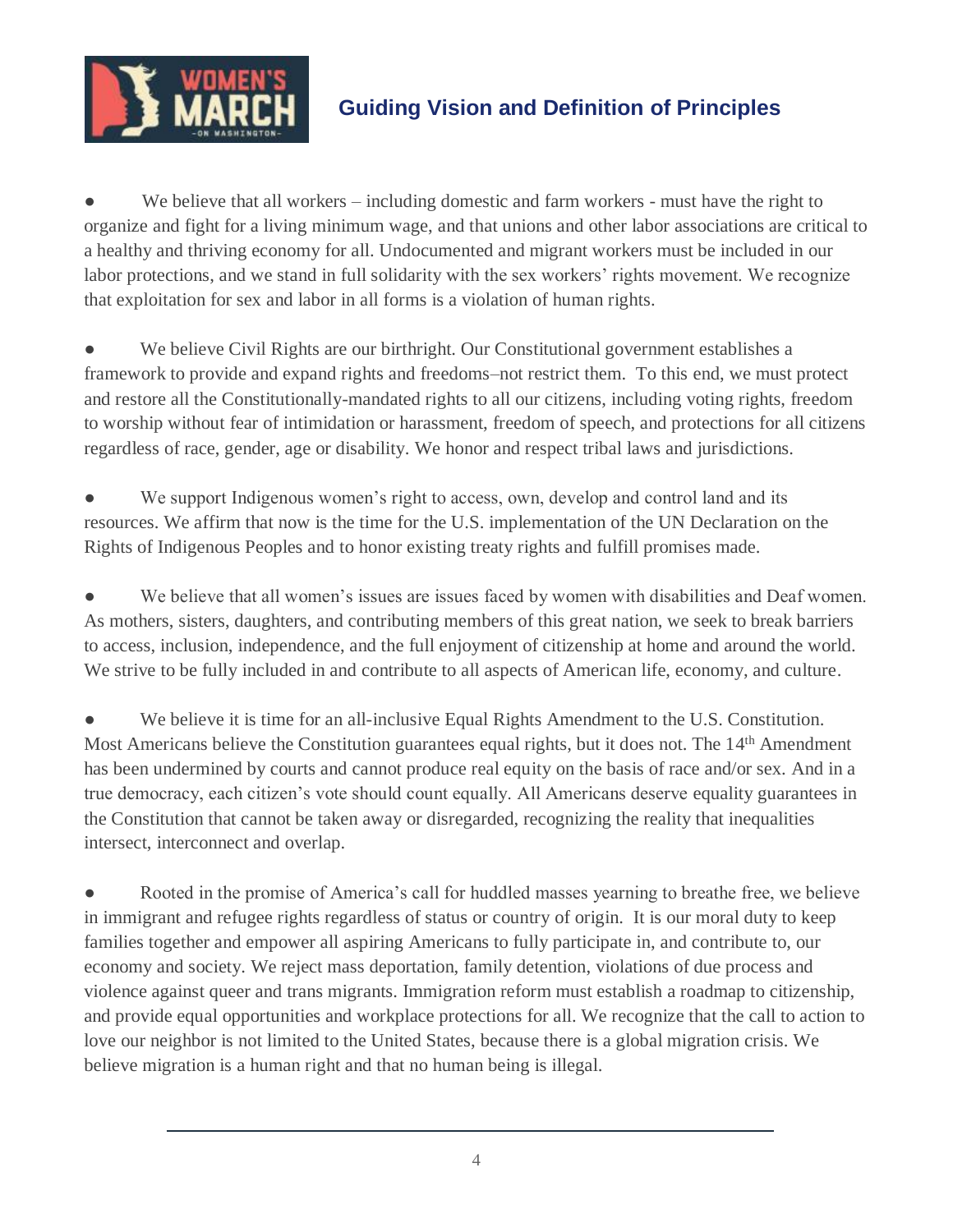

We believe that every person, every community and Indigenous peoples in our nation have the right to clean water, clean air, and access to and enjoyment of public lands. We believe that our environment and our climate must be protected, and that our land and natural resources cannot be exploited for corporate gain or greed—especially at the risk of public safety and health.

We recognize that to achieve any of the goals outlined within this statement, we must work together to end war and live in peace with our sisters and brothers around the world. Ending war means a cessation to the direct and indirect aggression caused by the war economy and the concentration of power in the hands of a wealthy elite who use political, social, and economic systems to safeguard and expand their power.